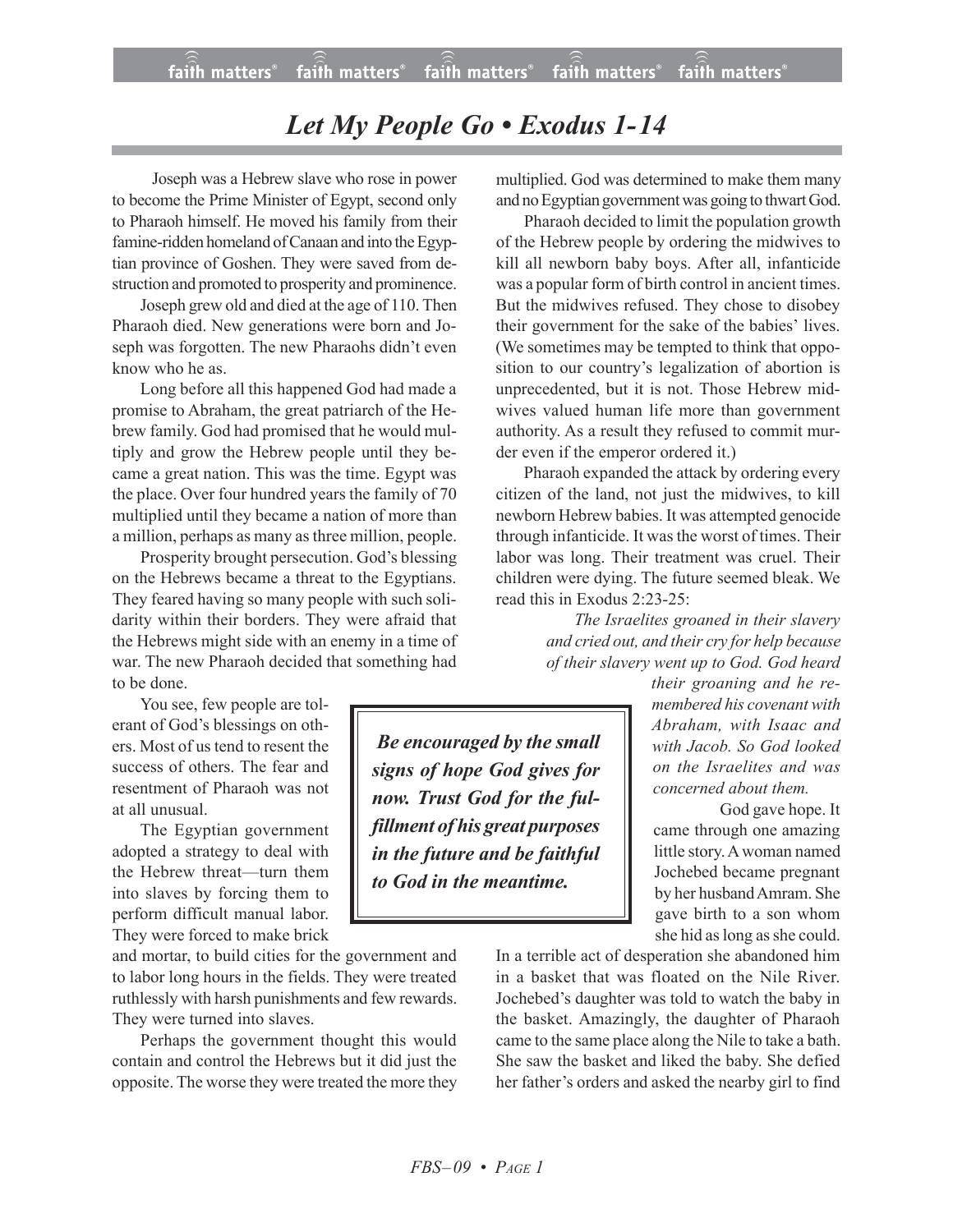## $f$ aith matters® staith matters® staith matters® staith matters® staith matters® faith matters<sup>®</sup> faith matters<sup>®</sup>  $\widehat{4a}$ ith matters<sup>®</sup>

a Hebrew woman she could hire as a nurse. The girl brought the baby boy's mother. So, Pharaoh's daughter used royal funds to hire the baby's own mother to nurse and raise him. Jochebed had protected her boy, Moses, and he grew up on government welfare. When he was old enough the princess moved him to the palace where he learned Egyptian culture and language.

You may say that this didn't change things. They were still slaves. They were still oppressed. They were still beaten, abused, enslaved and their children were still threatened and killed. So what if one boy beat the system?

Here is a grand principle that is very hard to understand and even more difficult to accept. God was doing something grand. God was growing a nation. God was doing this over generations. They were part of something great but they suffered just the same and most did not live to see the eventual success.

Sometimes we face the same situation today. We're part of God's great plan for eternity but we're caught in the misery of the moment. What are we to do? May we be encouraged by the small signs of hope God gives for now. Trust God for the fulfillment of his great purposes in the future and be faithful to God in the meantime.

 The Hebrew people pleaded with God for help. God prepared a leader to be his agent in setting them free. Almost always God uses leaders to accomplish his purposes. But leaders are not quickly made. Leadership takes time.

God prepared Moses from before he was born. He was uniquely equipped to represent the Hebrew people to the court of Pharaoh because he grew up in the palace. One day he wandered from the palace and witnessed the despicable treatment of Hebrew slaves. It triggered something deep in his soul. Moses felt a greater kinship to the slaves than to the slave masters. He knew in his heart that he belonged with his people and not in the palace. He was so outraged when he saw an Egyptian slave master beating a Hebrew slave that he intervened, killed the Egyptian and buried his body in the sand. He thought no one saw what he had done, but someone did. The grapevine quickly informed Pharaoh and Pharaoh ordered Moses' execution.

Moses was 40 years old. Volume I of his biography came to a sudden end and he fled the country. He went from living in the palace to living in tents with nomads in the land of Midian He learned to be a sheepherder and to make his living with his hands, working long hard hours. He probably thought he would never see Egypt or his people again. Far from home he married a Midianite woman and raised a family. He learned the ways of the desert and he experienced God. Yahweh God revealed himself to Moses through a voice from a burning bush that was not consumed by the fire.

Volume II of Moses' life had lasted another 40 years. At 80 years old Moses was finally ready to lead. God called him to confront Pharaoh to set the Hebrew people free. God had prepared him for law, politics and literature in the palace of the most sophisticated kingdom in the world. God had prepared Moses for the desert and survival and hardship in the tents of the Midianites. Yes, he was finally ready, but he didn't feel ready. Moses had a speech impediment. He was shy and reserved. He was scared. He was 80 years old. He didn't want the job.

 There are powerful lessons of leadership here. The leaders God chooses are not perfect people. They have histories. They have problems. They have flaws and sins and disabilities. Some of the very best leaders are reluctant to take the job. But, when God calls you to lead, the answer must be yes. Despite his fear, reluctance and uncertainty Moses agreed to go where God wanted him to go and do what God wanted him to do.

When Moses returned to Egypt he faced formidable challenges. The Hebrew people didn't want him to be their leader. Pharaoh didn't want to do what he asked. Leadership is more than knowing what to do and agreeing to do it. Leaders must convince someone to follow.

God blessed Moses with some minor miracles to get everyone's attention. The Hebrews slowly accepted him as their leader and Pharaoh agreed to listen to his proposals.

Moses asked Pharaoh to let his people go. The requests were worded in different ways. He asked for different periods of freedom. He tried to negotiate. Pharaoh refused. Pharaoh ordered more severe treatment of the slaves. They had to form bricks without straw. Their quotas were high. Their assignments were impossible. They were beaten if they did not comply. The Hebrews became discour-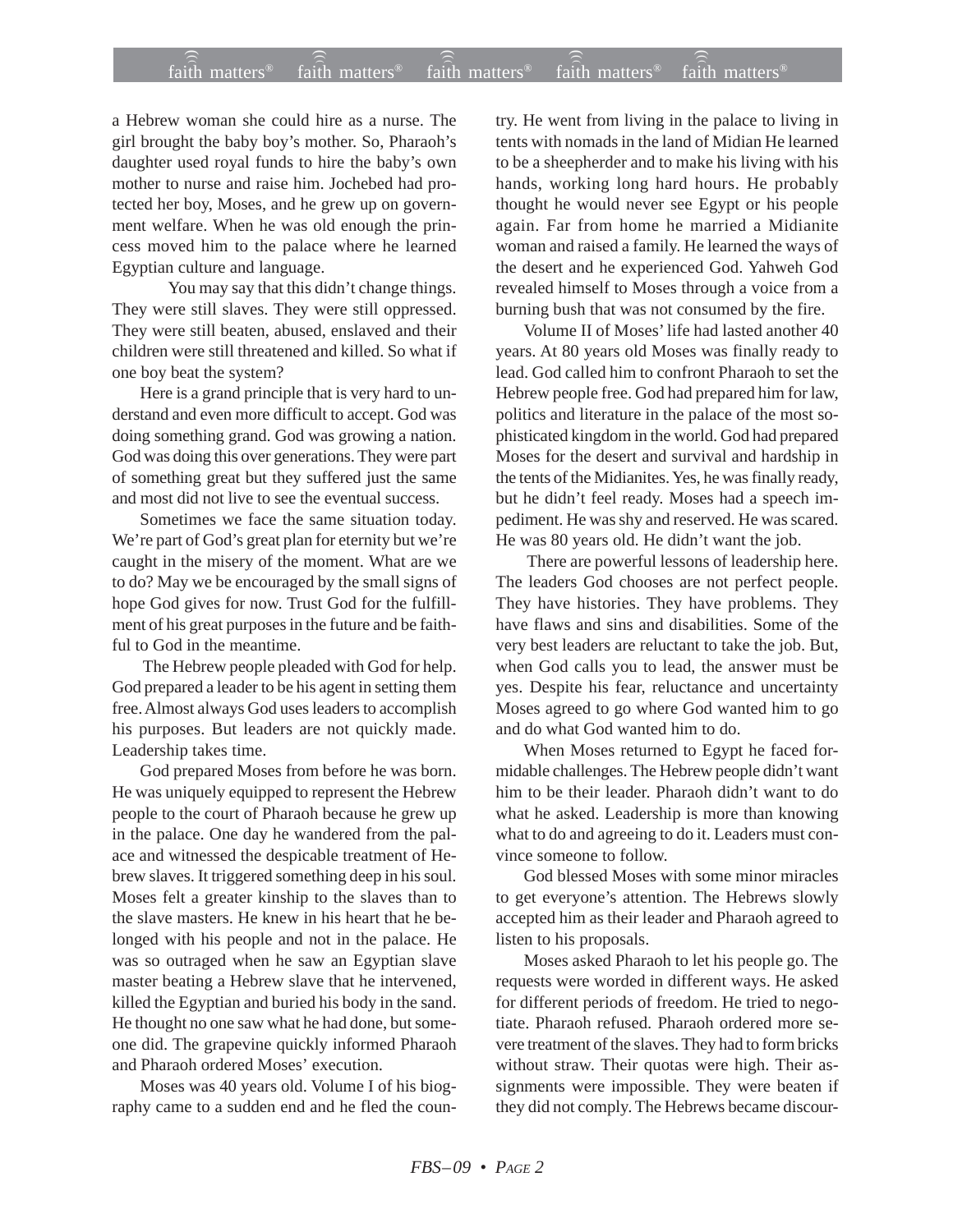## $f$ aith matters® staith matters® staith matters® staith matters® staith matters® faith matters<sup>®</sup> faith matters<sup>®</sup>  $\widehat{a}$  faith matters<sup>®</sup>

aged and blamed Moses for their worsened treatment. None of this was working. Moses spoke for God in telling Pharaoh that defiance of God's orders inevitably brings unpleasant consequences but Pharaoh thought he could defy God and get away with it.

God used a strategy of escalating consequences. He stared low and raised the stakes with each refusal from the emperor. God was giving Pharaoh every opportunity to do what God wanted him to do. When he refused God brought increasingly severe afflictions on Pharaoh and the nation of Egypt.

The first plague was blood. God threatened to turn the Nile River to blood, kill the fish and deprive the people of drinking water. And God did it. But, Pharaoh still wouldn't let them go.

Plague number 2 was frogs. Frogs, frogs and more frogs! Frogs were everywhere—from the palace to the fields and in every Egyptian home. But, Pharaoh wouldn't let God's people go.

More plagues followed. Plague number 3 was gnats. Plague number 4 was flies. Plague number 5 was the killing of livestock. Plague number 6 was

boils. Plague number 7 was hail. Plague number 8 was locusts. Plague number 9 was darkness.

Plague after plague. God kept pushing. God threatened and then delivered on the threats. Pha-

raoh refused time after time. He pleaded with Moses to pray for an end to the plagues and Moses did. But Pharaoh never let the Hebrews go. His heart hardened rather than softened. He threatened to kill Moses. He would not do what God wanted.

God still uses this strategy today. He calls on people to obey his word but they refuse. He gently urges; they refuse. He pushes harder and they refuse. God increases the pressure. God multiplies the plagues. Amazingly, some people become harder and harder with the rising consequences that come from disregarding and disobeying God's commands.

Finally, God delivered the tenth and final plague. One awful night he sent his angel of death through the land of Egypt to take the lives of the oldest son in each Egyptian household. The Hebrews were forewarned and told to sacrifice lambs and brush their blood on their doorposts. That way the angel of death would "pass over" their homes and their children would live.

 As the entire nation of Egyptians waited in grief over the loss of their children, Pharaoh finally and reluctantly relented and let the Hebrew people go. In huge numbers they quickly mobilized taking payment from their Egyptian masters for their four hundred years of slavery.

God will do whatever it takes to save his people!

For the Hebrew people it was a new beginning. Free at last! They left with gold, silver, livestock and, most of all—their lives. They were on their way to a promised land where cities were already built for them, vineyards were already growing, the fields were waiting for them to harvest. It was to be a place of safety, peace, freedom and prosperity. God had built them into a nation of millions and now God was going to let them enjoy a future that would be as good as their past was bad.

However, it would take one more miracle to get them out. Pharaoh had a change of heart. He sent his army to capture his slave workforce and

> bring them back. Now the Hebrews weren't warriors. They had no training and no weapons. They were families with babies and senior adults, women and children. Once again God would have to deliver

them because they could not win a war against the superior Egyptian army.

God miraculously cleared a dry path through the Reed Sea. The entire Hebrew nation safely passed through. But when the Egyptian army tried to do the same their chariots bogged down, the waters flooded the dry path and they were defeated without a battle being fought.

The rest of the story is too often sad. Once free they kept looking back. They kept asking to go back. Somehow the certainty of slavery was more appealing than the uncertainty of a glorious future of freedom. Somehow they found Egypt without God more appealing than going to a promised land with God. Somehow they wanted what was worse more than they wanted what was better.

*God wants us to be free. God wants the best for us.*